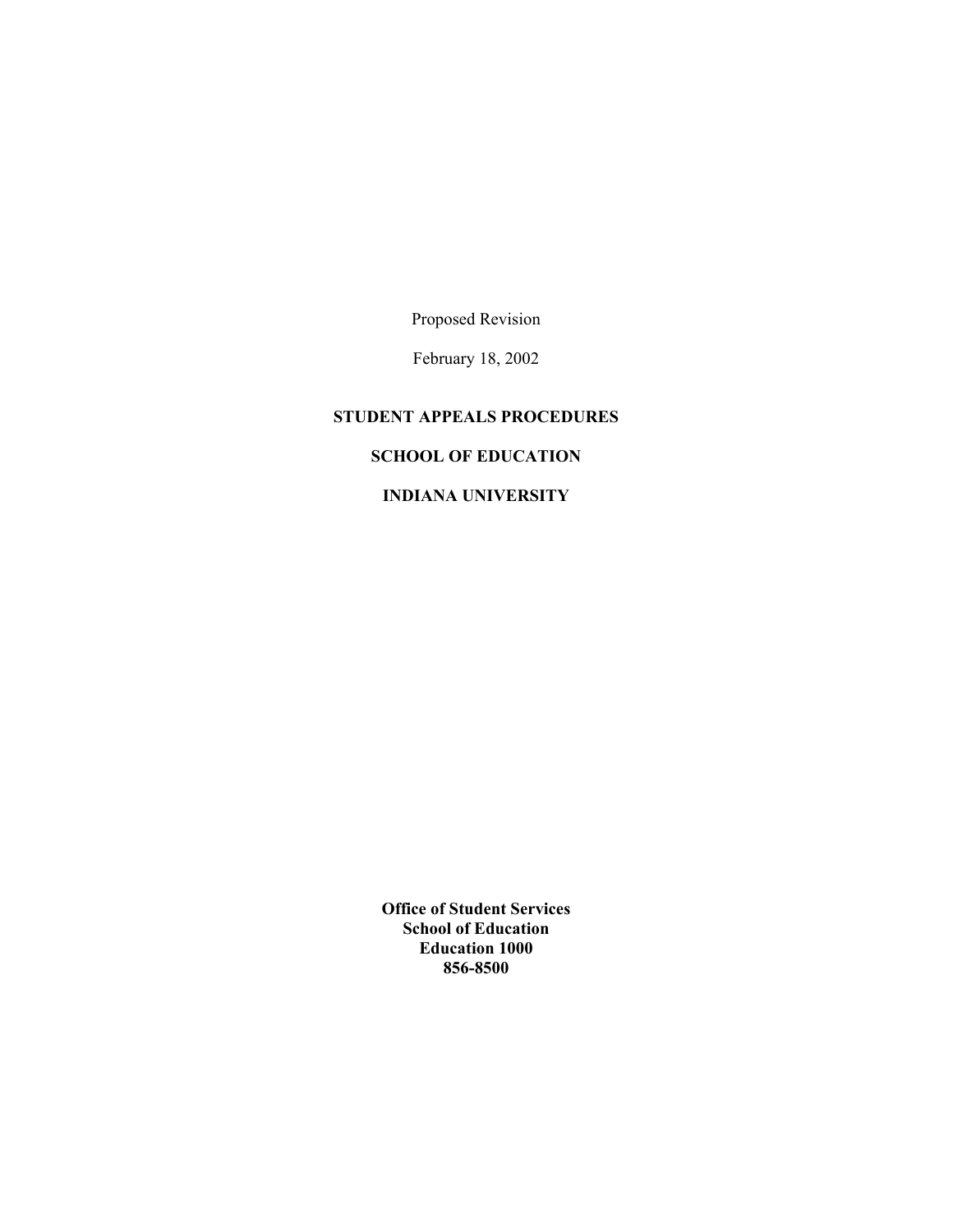## *Overview and Jurisdiction Regarding CAC Appeals*

**Overview.** The purpose of the School of Education's Constituent Advocacy Committee (CAC) is to provide a five-member hearing board for any student who believes that his/her rights, as defined in Part I of Indiana University's *Code of Student Rights, Responsibilities, and Conduct,* have been violated by a member of the faculty or administration. After considering the appeal during a formal hearing, the hearing board votes in private and forwards its recommendation for action to the Dean of the School of Education, who makes final disposition of the appeal in the School of Education. Should the student wish to appeal further, the *Code of Student Rights, Responsibilities, and Conduct* provides an avenue through the Dean of Faculties (see below for details).

**Appeal Jurisdiction**. The CAC hears appeals in the following categories:

- Violations of "Individual Rights" and "Academic Affairs", as defined in Parts I.A. and B. of the *Code of Student Rights, Responsibilities, and Conduct.* These include:
	- o Individual Rights (I.A.1-5)
		- Citizenship Rights
		- Discrimination
		- Sexual Harassment
		- Harassment Based on Sexual Orientation
		- Racial Harassment
	- o Academic Affairs (I.B.1-5)
		- Provision of advising for academic planning
		- Classes conducted in accordance with the Indiana University Code of Academic **Ethics**
		- Freedom to raise issues and express ideas or opinions relevant to classroom work
		- Sensitivity by faculty to student personal or political beliefs, and protection of privacy of student information
		- Ethical behavior of faculty in relationships with students
- Academic misconduct, as defined in the *Code of Student Rights, Responsibilities, and Conduct* (Part III.A.)*.* This includes:
	- o cheating
	- o fabrication
	- o plagiarism
	- o interference
	- o violation of course rules
	- o facilitating academic dishonesty
- Grades in a course
- Terms and conditions of Associate Instructor and Graduate Assistant appointments

The *Code of Student Rights, Responsibilities, and Conduct* distinguishes between personal misconduct and academic misconduct. Appeals regarding personal misconduct are not within the jurisdiction of the CAC and are handled by the Dean of Students according to the *Code* (VI.D).

# *Pre-Appeal Procedures*

In all but the most unusual circumstances, a case should not be brought to the hearing board until normal avenues of resolution have been exhausted. Applications will only be accepted for consideration with evidence of reasonable attempts, including at least one face-to-face meeting to settle this problem, with the faculty member involved in the grievance, or with their supervisor. This can be accomplished by: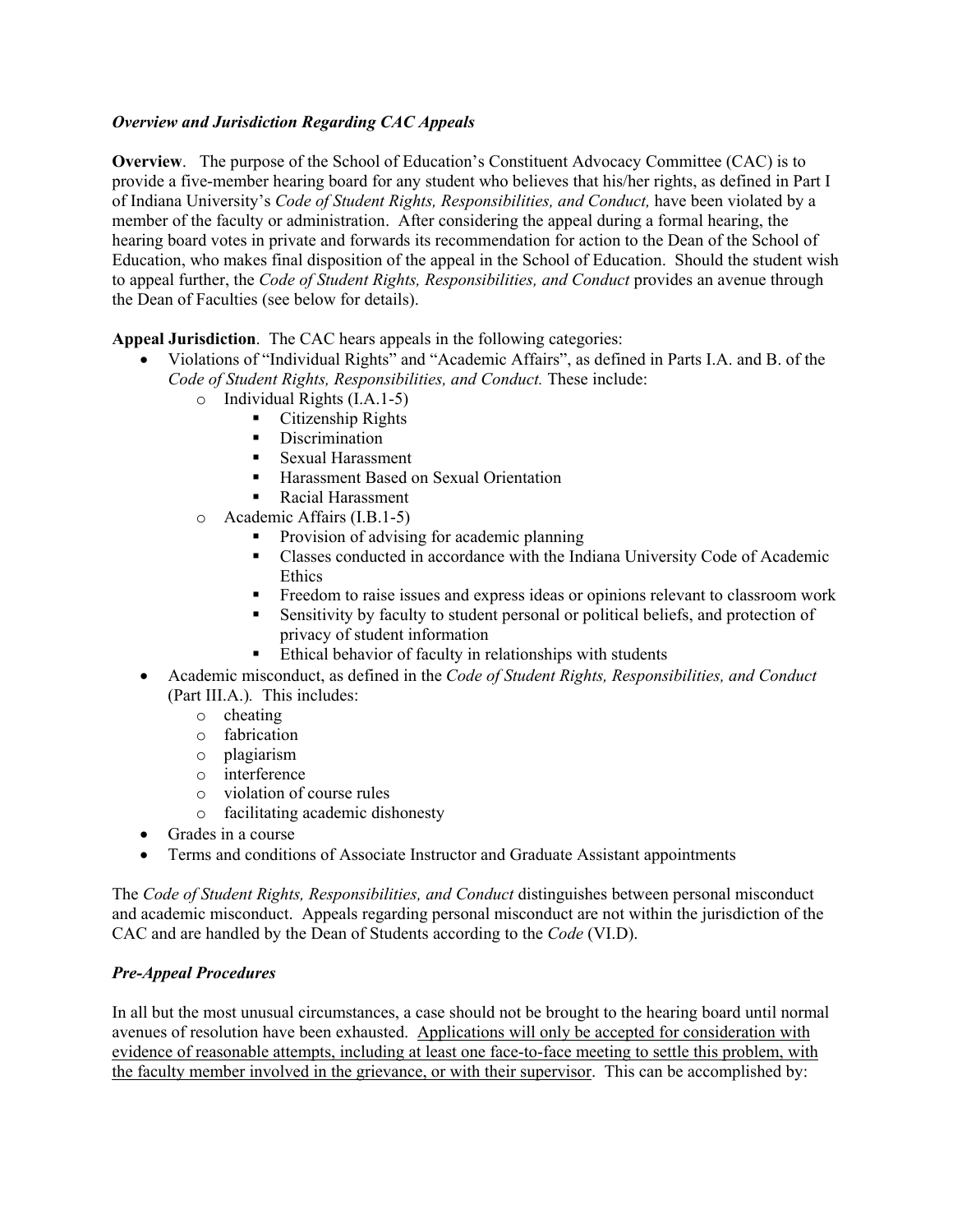- 1. Discussing the issue informally with the faculty member, staff member, or AI/GA involved. If the issue is resolved, no further action is necessary.
- 2. If the problem cannot be resolved satisfactorily, compose a formal complaint in writing (include supporting documentation) and present the document to the immediate supervisor of the person involved in the complaint. The formal complaint will be considered within ten working days by the appropriate supervisor or administrative officer. If the issue is not resolved at the department level, the complainant may file an appeal application that will be reviewed by the Constituent Advocacy Committee's hearing board. The CAC hearing board is composed of three members of the faculty or administration and at least two representatives from the student body. The hearing board members are chosen from CAC by its chairperson.

#### *How to File An Appeal and Pre-Hearing Procedures*

- 1. Obtain an Appeal Application packet at the reception desk in the Teacher Education Office, Room 1000 in the W. W. Wright School of Education building. Fill out the appeal application completely and accurately.
- 2. Attach copies of evidence you wish the hearing board to consider.
- 3. Provide a list of such enclosures on the back of the Appeal Application form.
- 4. Return the Appeal Application form and any accompanying materials in a sealed envelope to the receptionist in the office of the Associate Dean for Teacher Education, Room 1000.
- 5. Before accepting an appeal, the Dean's designate (normally, for School of Education undergraduate students, the Associate Dean for Teacher Education; for School of Education graduate students, the Associate Dean for Graduate Studies, and for non-School of Education students, the Executive Associate Dean), will verify that the student and the instructor/chair of the department were unable to resolve the issue. If the Dean's designate finds that the student and the instructor/chair of the department have not made previous efforts to resolve the issue, the appeal will be returned to the student, faculty member, and faculty member's immdediate supervisor for an attempt at resolution. If previous efforts are found to have been made and to have been unsuccessful, the Dean's designate will accept the appeal and forward the collected information to the CAC chairperson. The Dean's designate will make every effort to expedite the verification process and complete it within seven calendar days of notification that a student wishes to file an appeal.
- 6. The accepted Appeal Application Form and supporting documentation will be sent to the chairperson of the CAC. Upon receipt of the application, it will be the duty of the chairperson to provide confidential access to the appeal application only for the hearing board members and to notify individuals affected by or involved in the appeal within seven calendar days. The Chairperson will also set the date for a hearing of the appeal to occur no later than 21 calendar days after the date of having received the appeal.
- 7. All involved individuals will therefore be granted ten calendar days upon receipt of notification to respond in written form and forward their responses to the CAC. Hearing board members will have four calendar days for review of the appeal application and the responses, before they hear verbal arguments in a hearing, and issue a final vote on a recommendation to the Dean. When the hearing board convenes, verbal testimony will be given by the complainant, and then from the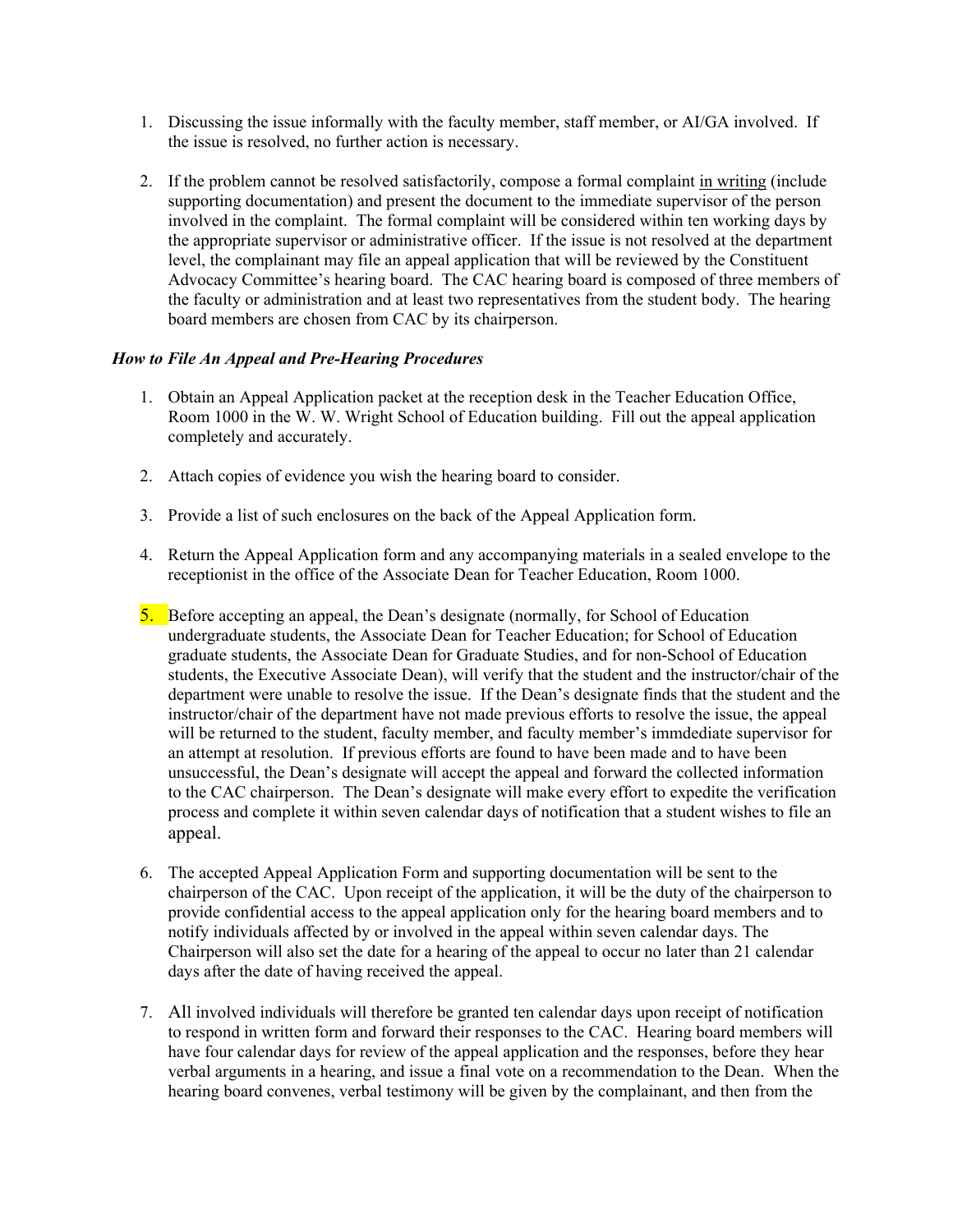faculty member. The chair will use his/her discretion in the number of witnesses allowed to testify. The hearing board will also use procedures that will ensure fairness – see hearing procedures section below.

- 8. A statement of the resolution of the case and the recommendation of the hearing board shall be forwarded to the Executive Associate Dean of the School of Education within seven calendar days of the hearing. Upon review of the information, a copy of the Dean's decision regarding the appeal will be sent to all involved parties within seven calendar days of receiving the hearing board's recommendation.
- 9. A quorum consisting of three faculty or administration members and two representatives of the student body must always be present when a CAC hearing board is conducted.

## *Hearing Procedures*

- 1. When the CAC hearing board convenes it will follow a number of steps:
	- the hearing board chair states the nature of the case and reviews hearing rules
	- verbal testimony will be given first by the complainant, with opportunities from the faculty member and hearing board members to clarify issues
	- the faculty member will then present verbal testimony, with opportunities from the complainant and hearing board members to clarify issues
	- each party makes a summary statement, starting with the complainant
	- advisors of the complainant may not speak during the hearing, but can consult privately with the complainant regarding presentation of the appeal
	- everyone except voting members of the hearing board will withdraw and the hearing board will vote on a recommendation to the Dean of the School of Education
	- a statement of the resolution of the case and the recommendation of the hearing board shall be forwarded to the Executive Associate Dean of the School of Education within seven calendar days of the hearing
	- upon review of the information (again within seven calendar days) a copy of the Dean's decision will be sent to all involved parties

2. The chair will use his/her discretion in the number of witnesses allowed to testify. The hearing board will also use procedures that will ensure fairness. Ordinarily hearings will take no longer than one hour.

3. A tape recording will be made of the hearing, so that it may be reviewed later.

4. The complainant may select an advisor to assist in presentation of the case (although they are not permitted to speak during the hearing). If the complainant does not choose an advisor, the hearing board chair may, at the request of the student, appoint one member of the hearing board to act as an advisor to the complainant. The advisor will familiarize him- or herself with the complaint, meet with the complainant before the hearing, prepare the complainant for hearing procedures, and accompany her or him to the hearing to make sure that the complaint is presented effectively. The advisor may not speak during the hearing. but should assist the complainant before the hearing to ensure an effective presentation. The advisor will not communicate with the hearing board members before the hearing, nor be present or take part in the deliberations or vote during the private meeting of the hearing board.

5. In the case of any appeal in which a hearing board member feels he/she is indirectly involved and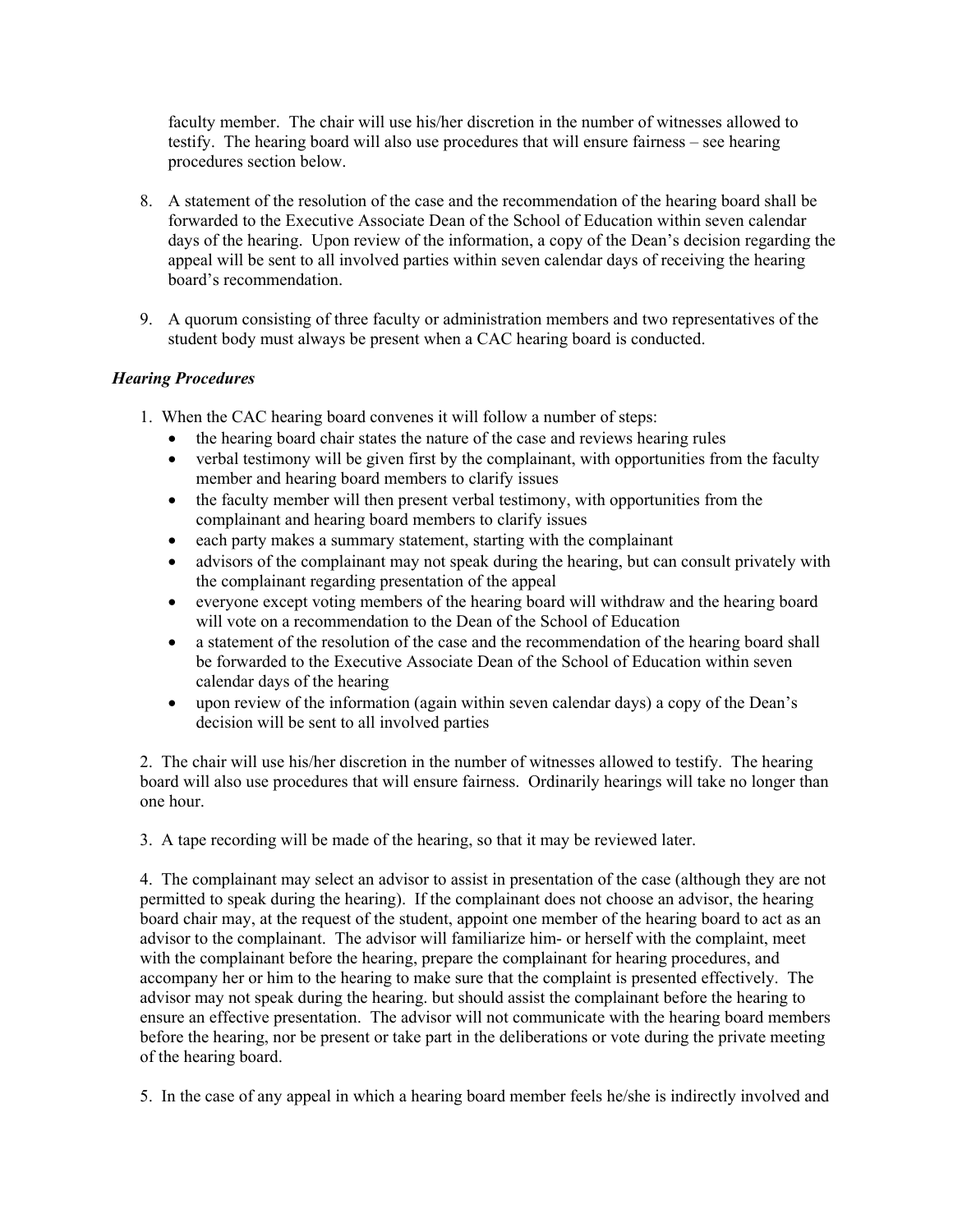might, therefore be biased, the member must absent herself/himself from the case. Such cases include being a faculty member overseeing or collaborating with an instructor involved in the case, having had prior contact with the complainant, or any other involvement in the case that might give the appearance of conflict of interest. If necessary, the hearing board chairperson will ask the Associate Dean to replace absent members with temporary voting members of the hearing board. These temporary members will be obligated to attend meetings and review the information pertinent to the case.

#### *Resubmission of Appeals or Appeals Beyond the School of Education*

1. Appeals may be resubmitted to the Chairperson of CAC only on the basis of *NEW* evidence. The chairperson will decide whether a new hearing is warranted by the new evidence. If indicated, the chairperson will appoint another hearing board, and they shall follow the same procedures as for the original appeal.

2. CAC members making or involved in a re-appeal shall: (1) not attend meetings of the hearing board during review or discussion of that appeal, (2) not have voting power on that appeal, and (3) not attempt to influence voting members.

3. The complainant may appeal final disposition decisions, made by the Dean of the School of Education, to the Dean of Faculties office as indicated in the *Code of Student Rights, Responsibilities, and Conduct*, IV.B.5.b. In the event of special circumstances, a faculty member or administrative staff member may submit an appeal on a student's behalf to the Dean of Faculties.

4. If a graduate student wishes to carry an appeal of terms and conditions of Associate Instructor or Graduate Assistant appointments beyond the decision of the Dean of the School of Education, she or he may carry the appeal to the Bloomington campus Associate Instructor Grievance Hearing board or the BFC Associate Instructor Board of Review.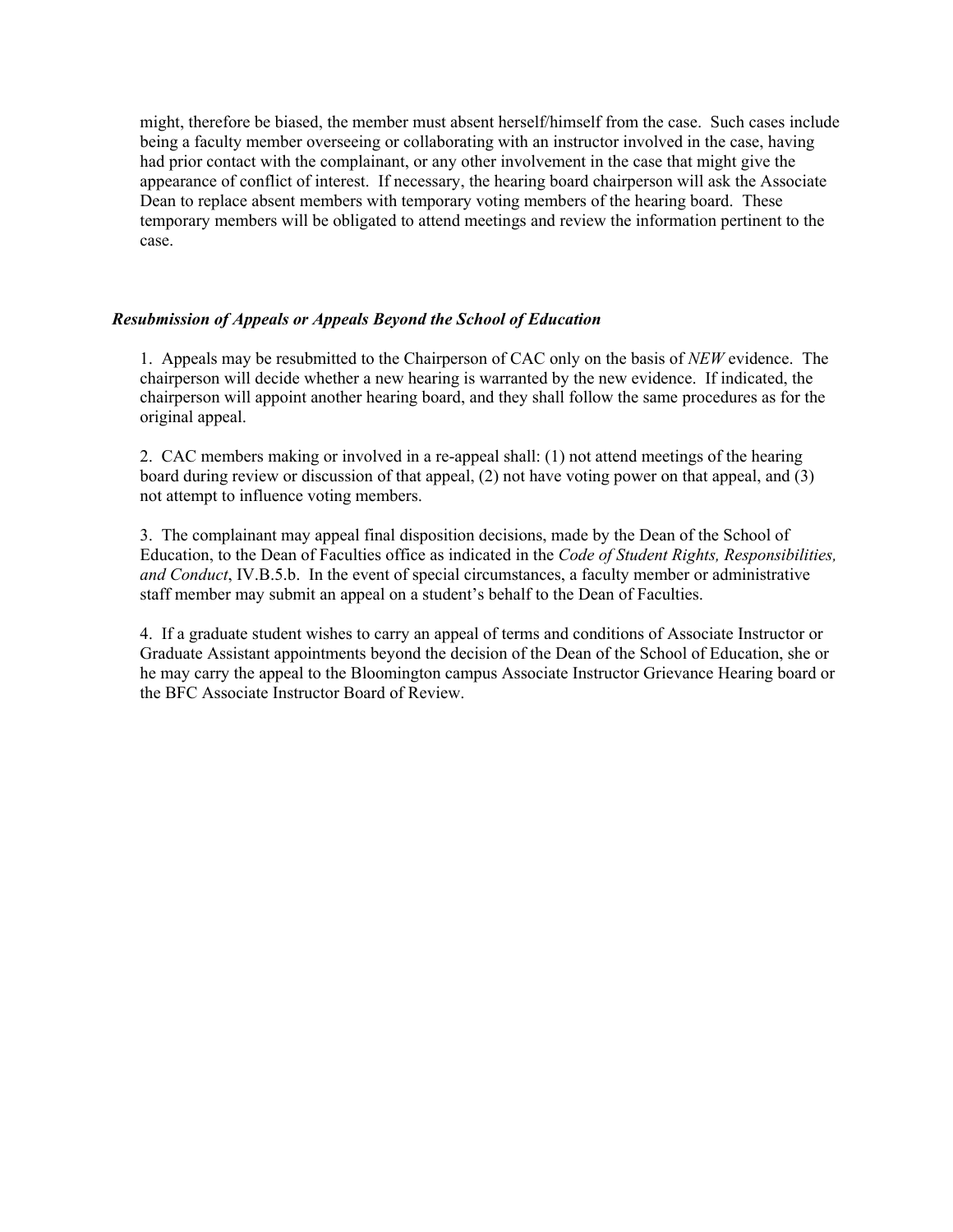#### *APPEAL APPLICATION FORM*  **School of Education Bloomington**

 Please read carefully the Student Appeals Procedures document before filing an appeal. Fill in all information requested completely, including any documentation needed to consider the appeal. Place form in a sealed envelope, addressed to the Associate Dean for Teacher Education, and return the material to the receptionist in the Office Student Services, School of Education, Room 1000.

| Name                                             |                       |  |
|--------------------------------------------------|-----------------------|--|
| Student ID#                                      | $\text{Telephone} \#$ |  |
|                                                  |                       |  |
|                                                  |                       |  |
|                                                  |                       |  |
|                                                  |                       |  |
| Person(s) and/or office involved in this appeal: |                       |  |
|                                                  |                       |  |
|                                                  |                       |  |
|                                                  |                       |  |

Please provide a brief description of the nature of the appeal, including the semester and year of the occurrence.

Please explain your attempt to settle the problem with the person(s) involved with the appeal, and with their supervisor.